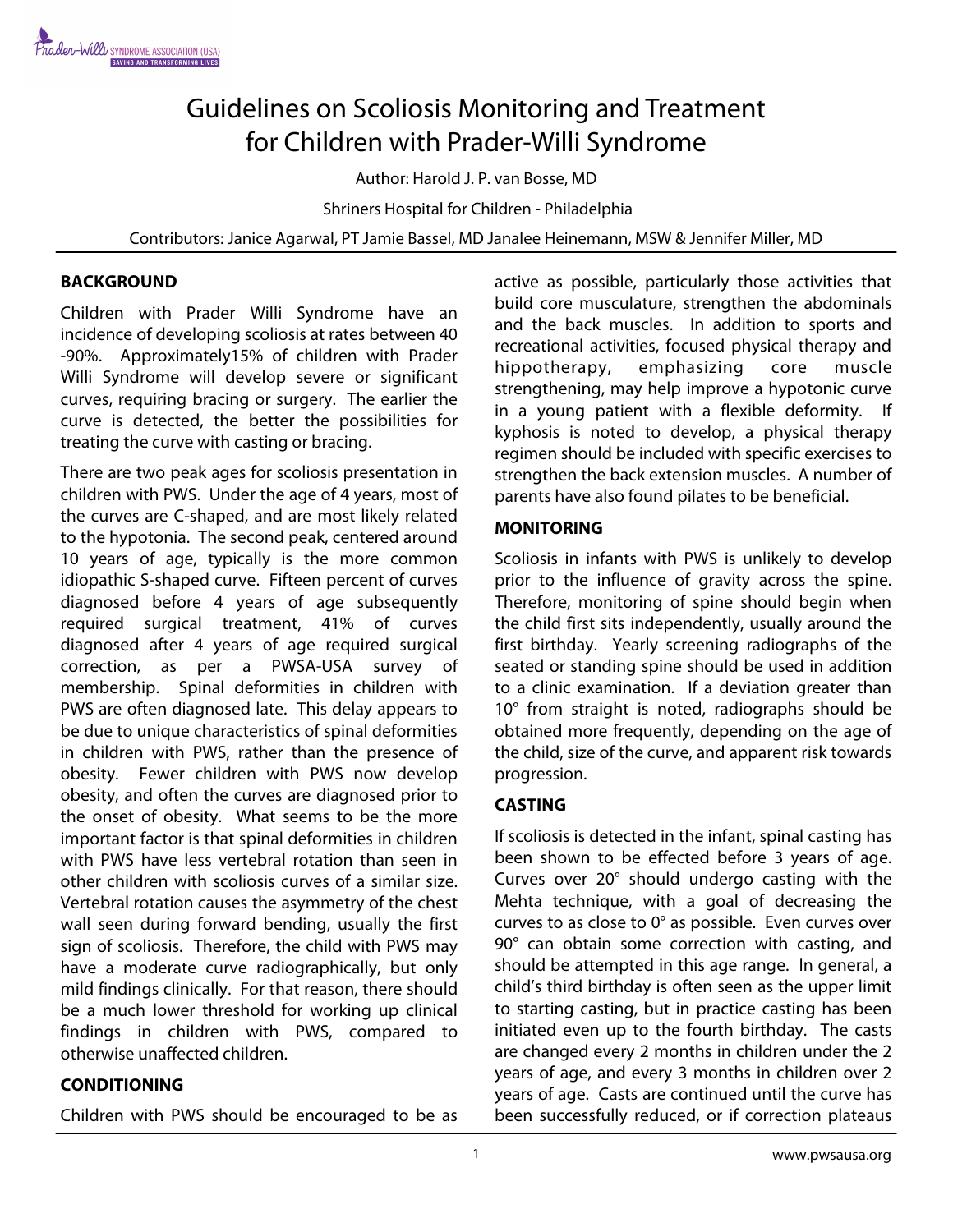over successive cast. The child is then braced to maintain the size of the curve.

## **BRACING**

Brace treatment should be considered for curves over 20° in children under 10 years of age, and for curve over 25° in children 10 years or older. The brace, a thoracic-lumbar-sacral orthosis or TLSO, should be worn 22 hours per day, allowing an extra hour or two out-of-brace for physical activities. When the brace is prescribed, initial radiographs in brace should be obtained to verify moderate correction, as compared to the out-of-brace radiograph. Smaller spine curves in children with Prader-Willi syndrome are often flexible, although it will not be possible to obtain a 50% correction of all curves. Follow-up out-of-brace radiographs are obtained every 4 to 6 months, having the child remain out of brace over night, up until the time of the radiograph.

#### **SURGICAL INTERVENTION IN THE GROWING CHILD**

In growing children (usually up to 10 years of age) with progressive scoliosis that cannot be maintained under the 50°, a surgical intervention is needed. Performing a definitive spinal fusion at this age may improve the child's deformity, but will restrict spine and chest growth. At maturity, the patient will be adult sized, but with a child sized chest. Therefore, implantation of an expandable device is likely required. (In practice, once I have identified a curve that will require surgery, I try to postpone intervention until the curve cannot be maintained below 50° in an in-brace radiograph.) The goal of this type of surgery is to decrease the curve's size initially, then prevent it from progressing while allowing for spinal growth. There are two kinds of expandable implants, one is the "growth rods" or "nonfusion spinal instrumentation" (NFSI), the other being the "vertical expandable prosthetic titanium rib" (VEPTR) device. The VEPTR device has proven to be problematic in children with PWS, primarily due to the low bone mineral density leading to frequent failure from rib fractures. For that reason, we

recommend the use of a NFSI. For PWS, the construct that has worked well is a two segment fusion cranially, and a two segment fusion caudally, each with bilateral pedicle screws, for four pedicle screws anchor above and below. The segments are spanned with dual rods. A typical construct would be from T3 to L4, fusing T3 and T4 to act as the upper anchor, and L3 and L4 as the lower anchor (see figure). A characteristic of PWS is a cervical-thoracic junction kyphosis. Therefore the proximal extent of the fixation should be as low as possible (T3 or T4), and a moderate amount of existing thoracic kyphosis can be accepted. Over-correction of thoracic kyphosis appears to drive the cervical-thoracic junction kyphosis towards progression. The construct is lengthened every 6 months, to keep up with spinal growth. Near skeletal maturity (as determined by bone age), the construct will need to be converted to a definitive fusion.

## **DEFINITIVE SPINAL FUSION**

In the older child, a definite fusion should be performed for curves exceeding 50° out of brace. A curve of this size has a 95% chance of progressing, even after skeletal maturity. Whereas in idiopathic scoliosis the lower age threshold for a definitive procedure is 10-12 years of age, children with PWS often have a later growth spurt, with delayed maturation, possibly related to the use of supplemental growth hormone. For that reason, it is advantageous to wait until 12 years of age for girls and 14 years for boys prior to fusion. Bone mineral density in children with PWS is frequently low, so multi-segmental pedicle screw constructs are recommended, maximizing the number of fixation points. The scoliosis is usually a kypho-scoliosis rather than the lordo-scoliosis seen in idiopathic scoliosis, but care should be taken not to over correct the kyphotic deformity, as this may secondarily exacerbate the cervical-thoracic junctional kyphosis. Also, as with the expandable implants, consideration should be given to keeping the upper level of the fusion no higher than T3 or T4, if possible, to prevent proximal junctional kyphosis from developing.